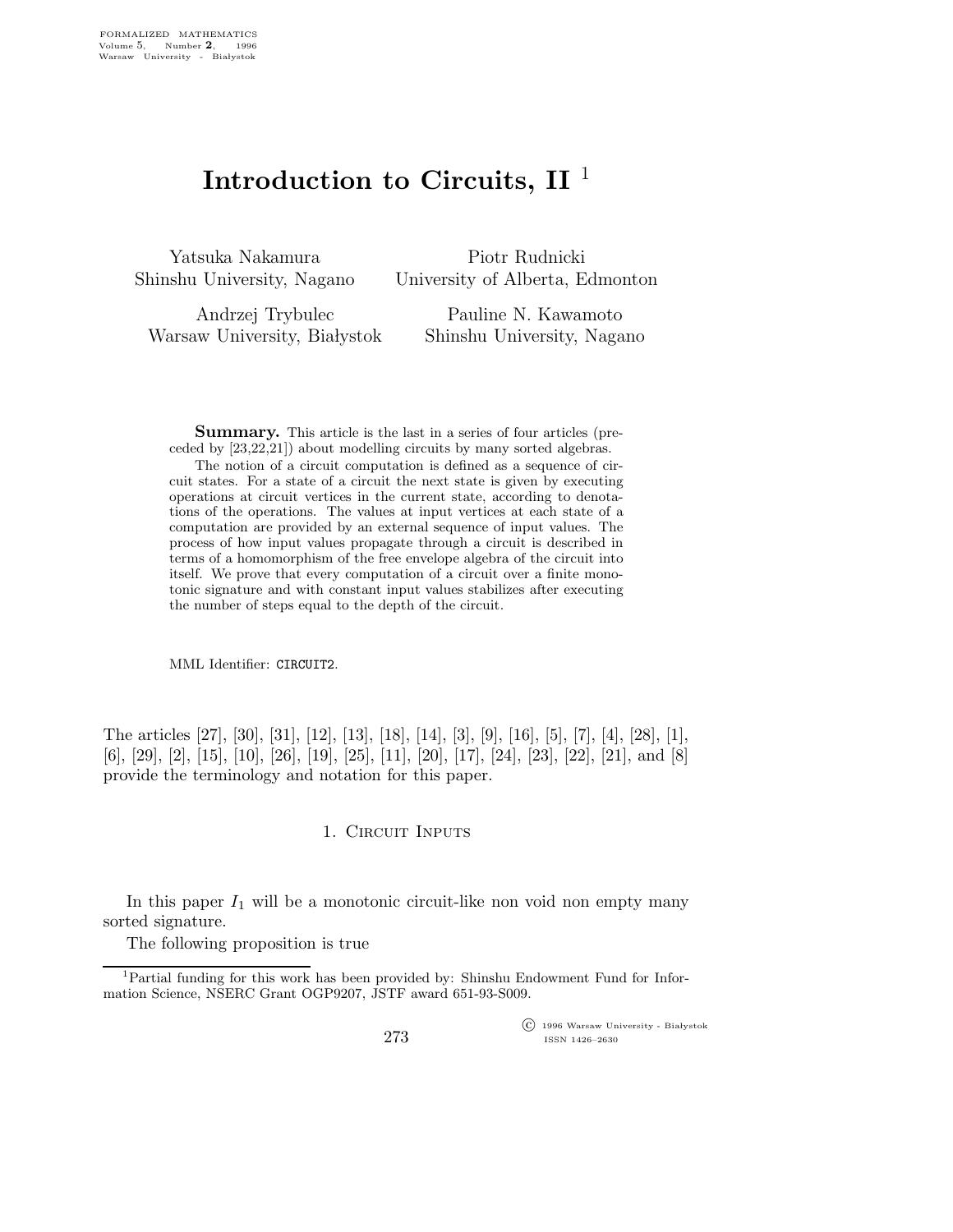- (1) Let X be a non-empty many sorted set indexed by the carrier of  $I_1$ , and let H be a many sorted function from  $Free(X)$  into  $Free(X)$ , and let  $H_1$  be a function yielding function, and let v be a sort symbol of  $I_1$ , and let  $p$  be a decorated tree yielding finite sequence, and let  $t$  be an element of (the sorts of  $Free(X))(v)$ ). Suppose that
- (i)  $v \in \text{InnerVertices}(I_1),$
- (ii)  $t = \langle \text{the action at } v, \text{ the carrier of } I_1 \rangle \text{-tree}(p),$
- (iii) H is a homomorphism of  $Free(X)$  into  $Free(X)$ , and
- (iv)  $H_1 = H \cdot$  Arity(the action at v).

Then there exists a decorated tree yielding finite sequence  $H_2$  such that  $H_2 = H_1 \leftrightarrow p$  and  $H(v)(t) = \text{the action at } v$ , the carrier of  $I_1$ }-tree( $H_2$ ).

Let us consider  $I_1$ , let  $S_1$  be a non-empty circuit of  $I_1$ , let s be a state of  $S_1$ , and let  $i_1$  be an input assignment of  $S_1$ . Then  $s + i_1$  is a state of  $S_1$ .

Let us consider  $I_1$ , let A be a non-empty circuit of  $I_1$ , and let  $i_1$  be an input assignment of A. The functor  $FixInput(i_1)$  yields a many sorted function from FreeGenerator(the sorts of A) into the sorts of FreeEnvelope(A) and is defined by the condition (Def.1).

- (Def.1) Let  $v$  be a vertex of  $I_1$ . Then
	- (i) if  $v \in \text{InputVertices}(I_1)$ , then  $(\text{FixInput}(i_1))(v) = \text{FreeGenerator}(v, \text{the}$ sorts of  $A$ )  $\longmapsto$  the root tree of  $\langle i_1(v), v \rangle$ ,
	- (ii) if  $v \in$  SortsWithConstants $(I_1)$ , then  $(FixInput(i_1))(v)$ FreeGenerator(v, the sorts of A)  $\longmapsto$  the root tree of (the action at v, the carrier of  $I_1$ , and
	- (iii) if  $v \in \text{InnerVertices}(I_1) \setminus \text{SortsWithConstants}(I_1)$ , then  $(FixInput(i_1))(v) = id_{FreeGenerator(v, the sorts of A)}$ .

Let us consider  $I_1$ , let A be a non-empty circuit of  $I_1$ , and let  $i_1$  be an input assignment of A. The functor  $FixInputExt(i_1)$  yields a many sorted function from FreeEnvelope( $A$ ) into FreeEnvelope( $A$ ) and is defined by:

(Def.2) FixInputExt $(i_1)$  is a homomorphism of FreeEnvelope(A) into FreeEnvelope(A) and FixInput( $i_1$ )  $\subseteq$  FixInputExt( $i_1$ ).

The following propositions are true:

- (2) Let A be a non-empty circuit of  $I_1$ , and let  $i_1$  be an input assignment of  $A$ , and let  $v$  be a vertex of  $I_1$ , and let  $e$  be an element of (the sorts of FreeEnvelope(A))(v), and let x be arbitrary. If  $v \in \text{InnerVertices}(I_1) \setminus \text{SortsWithConstants}(I_1)$  and  $e =$  the root tree of  $\langle x, v \rangle$ , then (FixInputExt $(i_1)(v)(e) = e$ .
- (3) Let A be a non-empty circuit of  $I_1$ , and let  $i_1$  be an input assignment of A, and let v be a vertex of  $I_1$ , and let x be an element of (the sorts of A)(v). If  $v \in \text{InputVertices}(I_1)$ , then  $(\text{FixInputExt}(i_1))(v)$ (the root tree of  $\langle x, v \rangle$  = the root tree of  $\langle i_1(v), v \rangle$ .
- (4) Let A be a non-empty circuit of  $I_1$ , and let  $i_1$  be an input assignment of A, and let v be a vertex of  $I_1$ , and let e be an element of (the sorts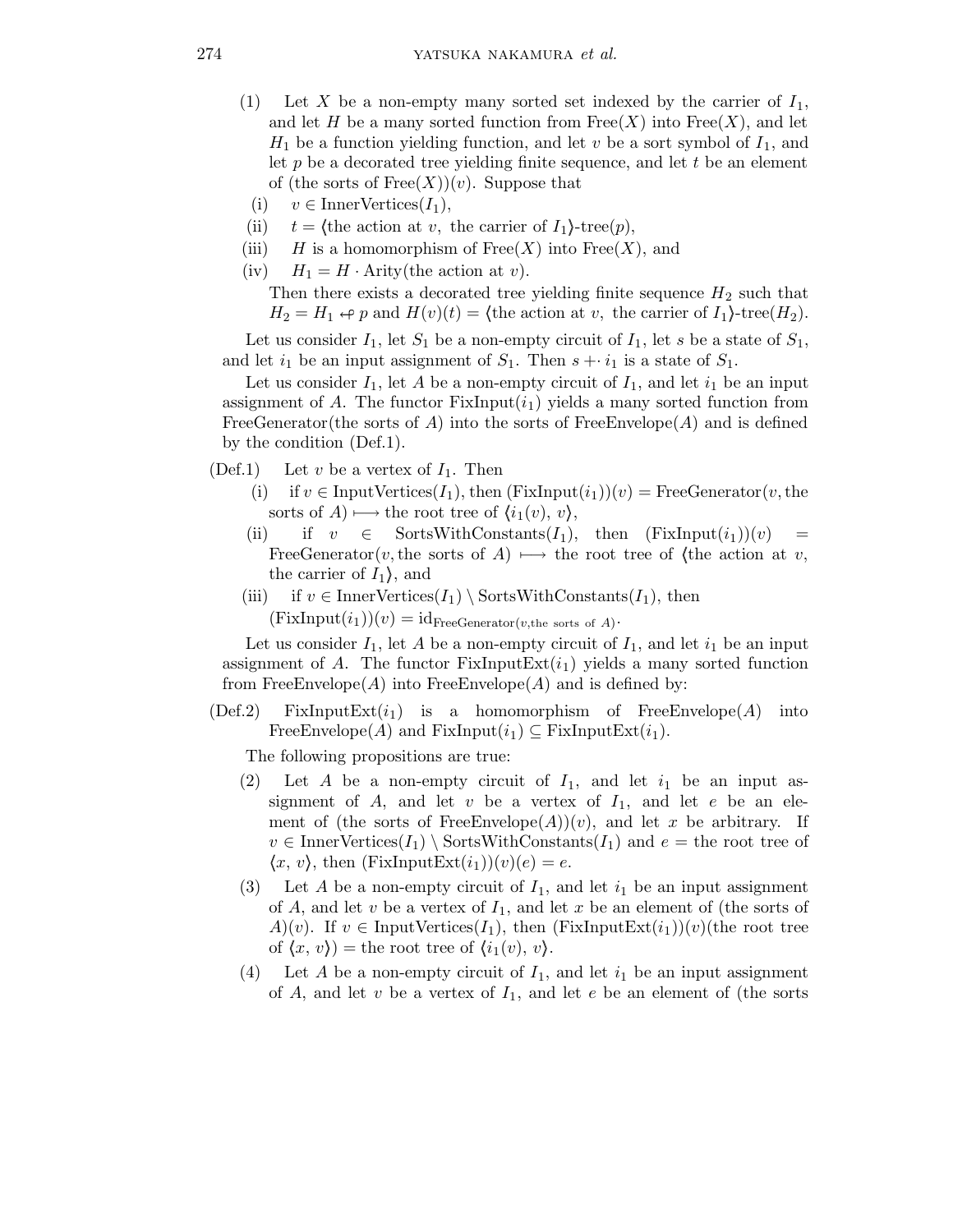of FreeEnvelope(A))(v), and let p, q be decorated tree yielding finite sequences. Suppose that

- (i)  $v \in \text{InnerVertices}(I_1),$
- (ii)  $e = \langle \text{the action at } v, \text{ the carrier of } I_1 \rangle \text{-tree}(p),$
- (iii) dom  $p = \text{dom } q$ , and
- (iv) for every natural number k such that  $k \in \text{dom } p$  holds  $q(k) =$  $(FixInputExt(i_1))(\pi_k$  Arity(the action at v)) $(p(k))$ . Then  $(FixInputExt(i_1))(v)(e) =$  (the action at v, the carrier of  $I_1$ -tree $(q)$ .
- (5) Let A be a non-empty circuit of  $I_1$ , and let  $i_1$  be an input assignment of  $A$ , and let  $v$  be a vertex of  $I_1$ , and let  $e$  be an element of (the sorts of FreeEnvelope(A))(v). Suppose  $v \in$  SortsWithConstants( $I_1$ ). Then  $(FixInputExt(i_1))(v)(e)$  = the root tree of (the action at v, the carrier of  $I_1$ .
- (6) Let A be a non-empty circuit of  $I_1$ , and let  $i_1$  be an input assignment of A, and let v be a vertex of  $I_1$ , and let e,  $e_1$  be elements of (the sorts of FreeEnvelope(A))(v), and let t, t<sub>1</sub> be decorated trees. If  $t = e$  and  $t_1 = e_1$ and  $e_1 = (FixInputExt(i_1))(v)(e)$ , then dom  $t = dom t_1$ .
- (7) Let A be a non-empty circuit of  $I_1$ , and let  $i_1$  be an input assignment of A, and let v be a vertex of  $I_1$ , and let  $e$ ,  $e_1$  be elements of (the sorts of FreeEnvelope(A))(v). If  $e_1 = (FixInputExt(i_1))(v)(e)$ , then card  $e =$  $\operatorname{card} e_1$ .

Let us consider  $I_1$ , let  $S_1$  be a non-empty circuit of  $I_1$ , let v be a vertex of  $I_1$ , and let  $i_1$  be an input assignment of  $S_1$ . The functor InputGenTree( $v, i_1$ ) yields an element of (the sorts of FreeEnvelope $(S_1)(v)$  and is defined by:

(Def.3) There exists an element e of (the sorts of FreeEnvelope( $S_1$ ))(v) such that card  $e = \text{size}(v, S_1)$  and InputGenTree $(v, i_1) = (\text{FixInputExt}(i_1))(v)(e)$ .

We now state two propositions:

- Let  $S_1$  be a non-empty circuit of  $I_1$ , and let v be a vertex of  $I_1$ , and let  $i_1$  be an input assignment of  $S_1$ . Then InputGenTree $(v, i_1)$  =  $(FixInputExt(i_1))(v)(InputGenTree(v, i_1)).$
- (9) Let  $S_1$  be a non-empty circuit of  $I_1$ , and let v be a vertex of  $I_1$ , and let  $i_1$  be an input assignment of  $S_1$ , and let p be a decorated tree yielding finite sequence. Suppose that
	- (i)  $v \in \text{InnerVertices}(I_1),$
- (ii) dom  $p =$  dom Arity(the action at v), and
- (iii) for every natural number k such that  $k \in \text{dom } p$  holds  $p(k) =$ InputGenTree( $\pi_k$  Arity(the action at v),  $i_1$ ).

Then InputGenTree $(v, i_1)$  = (the action at v, the carrier of  $I_1$ )-tree(p).

Let us consider  $I_1$ , let  $S_1$  be a non-empty circuit of  $I_1$ , let v be a vertex of  $I_1$ , and let  $i_1$  be an input assignment of  $S_1$ . The functor InputGenValue $(v, i_1)$ yields an element of (the sorts of  $S_1$ )(v) and is defined by:

 $(Def.4)$  InputGenValue $(v, i_1) = (Eval(S_1))(v)$ (InputGenTree $(v, i_1)$ ).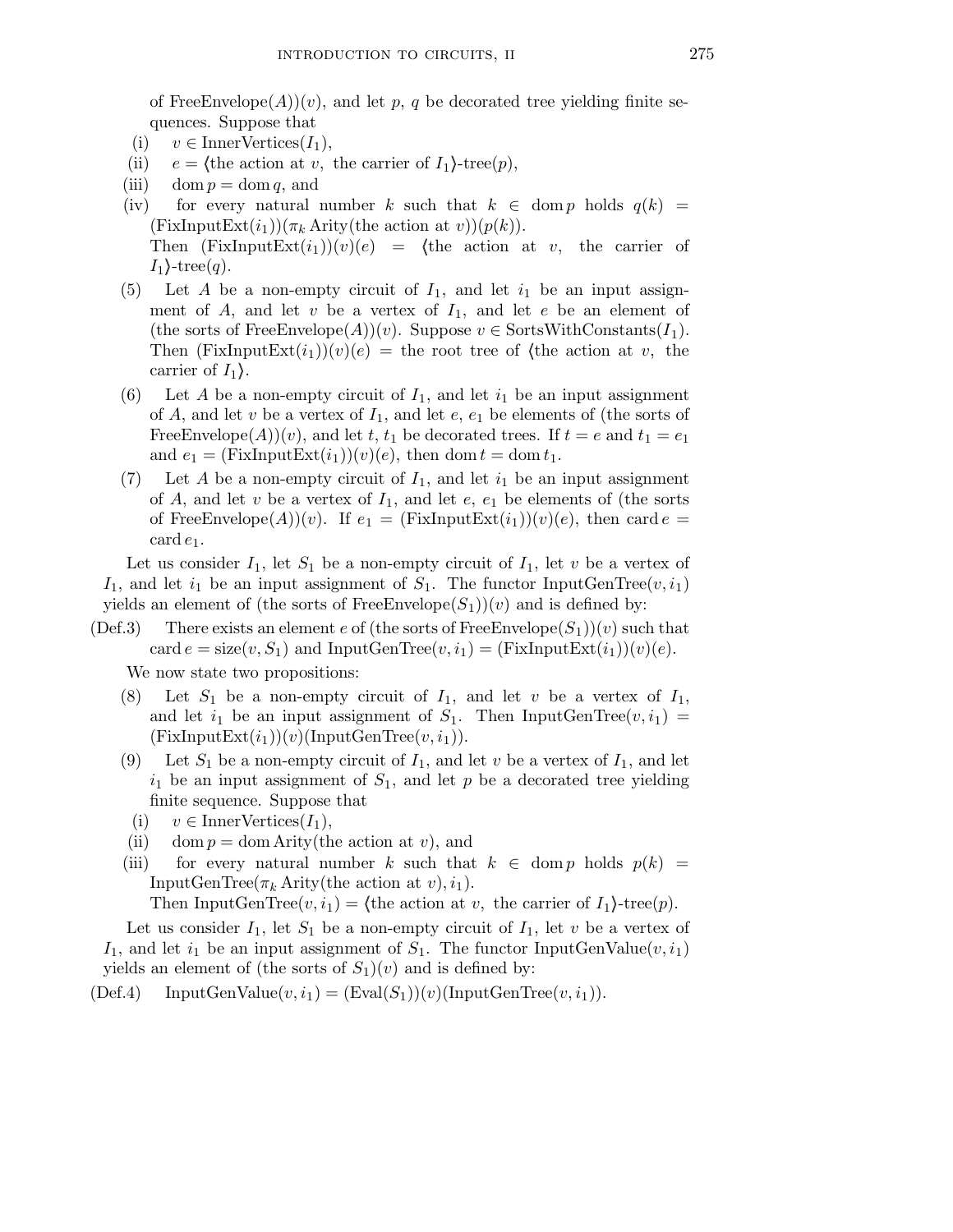The following propositions are true:

- (10) Let  $S_1$  be a non-empty circuit of  $I_1$ , and let v be a vertex of  $I_1$ , and let  $i_1$  be an input assignment of  $S_1$ . If  $v \in \text{InputVertices}(I_1)$ , then InputGenValue $(v, i_1) = i_1(v)$ .
- (11) Let  $S_1$  be a non-empty circuit of  $I_1$ , and let v be a vertex of  $I_1$ , and let  $i_1$  be an input assignment of  $S_1$ . If  $v \in$  SortsWithConstants $(I_1)$ , then  $InputGenValue(v, i_1) = (Set-Constraints(S_1))(v).$

## 2. CIRCUIT COMPUTATIONS

Let  $I_1$  be a circuit-like non void non empty many sorted signature, let  $S_1$  be a non-empty circuit of  $I_1$ , and let s be a state of  $S_1$ . The functor Following(s) yielding a state of  $S_1$  is defined by the condition (Def.5).

(Def.5) Let v be a vertex of  $I_1$ . Then if  $v \in \text{InputVertices}(I_1)$ , then  $(Following(s))(v) = s(v)$  and if  $v \in \text{InnerVertices}(I_1)$ , then  $(Following(s))(v) = (Den(the action at v, S<sub>1</sub>))((the action at v, S<sub>2</sub>))$  $v)$  depends-on-in s).

Next we state the proposition

 $(12)$  Let  $S_1$  be a non-empty circuit of  $I_1$ , and let s be a state of  $S_1$ , and let  $i_1$  be an input assignment of  $S_1$ . If  $i_1 \subseteq s$ , then  $i_1 \subseteq \text{Following}(s)$ .

Let  $I_1$  be a circuit-like non void non empty many sorted signature and let  $S_1$ be a non-empty circuit of  $I_1$ . A state of  $S_1$  is stable if:

 $(Def.6)$  It = Following(it).

Let us consider  $I_1$ , let  $S_1$  be a non-empty circuit of  $I_1$ , let s be a state of  $S_1$ , and let  $i_1$  be an input assignment of  $S_1$ . The functor Following $(s, i_1)$  yielding a state of  $S_1$  is defined by:

(Def.7) Following $(s, i_1)$  = Following $(s + i_1)$ .

Let us consider  $I_1$ , let  $S_1$  be a non-empty circuit of  $I_1$ , let  $I_2$  be an input function of  $S_1$ , and let s be a state of  $S_1$ . The functor InitialComp(s,  $I_2$ ) yielding a state of  $S_1$  is defined as follows:

 $(Def.8)$  InitialComp $(s, I_2) = s + (0-th\text{-input}(I_2)) + \text{Set-Constants}(S_1).$ 

Let us consider  $I_1$ , let  $S_1$  be a non-empty circuit of  $I_1$ , let  $I_2$  be an input function of  $S_1$ , and let s be a state of  $S_1$ . The functor Computation $(s, I_2)$ yielding a function from  $\mathbb N$  into  $\prod$  (the sorts of  $S_1$ ) is defined by the conditions (Def.9).

- (Def.9) (i) (Computation $(s, I_2)(0) = \text{InitialComp}(s, I_2)$ , and
	- (ii) for every natural number i and for every state x of  $S_1$  such that  $x = (Computation(s, I_2))$  (i) holds  $(Computation(s, I_2))$  (i + 1) = Following $(x,(i + 1)$ -th-input $(I_2))$ .

In the sequel  $S_1$  denotes a non-empty circuit of  $I_1$ , s denotes a state of  $S_1$ , and  $i_1$  denotes an input assignment of  $S_1$ .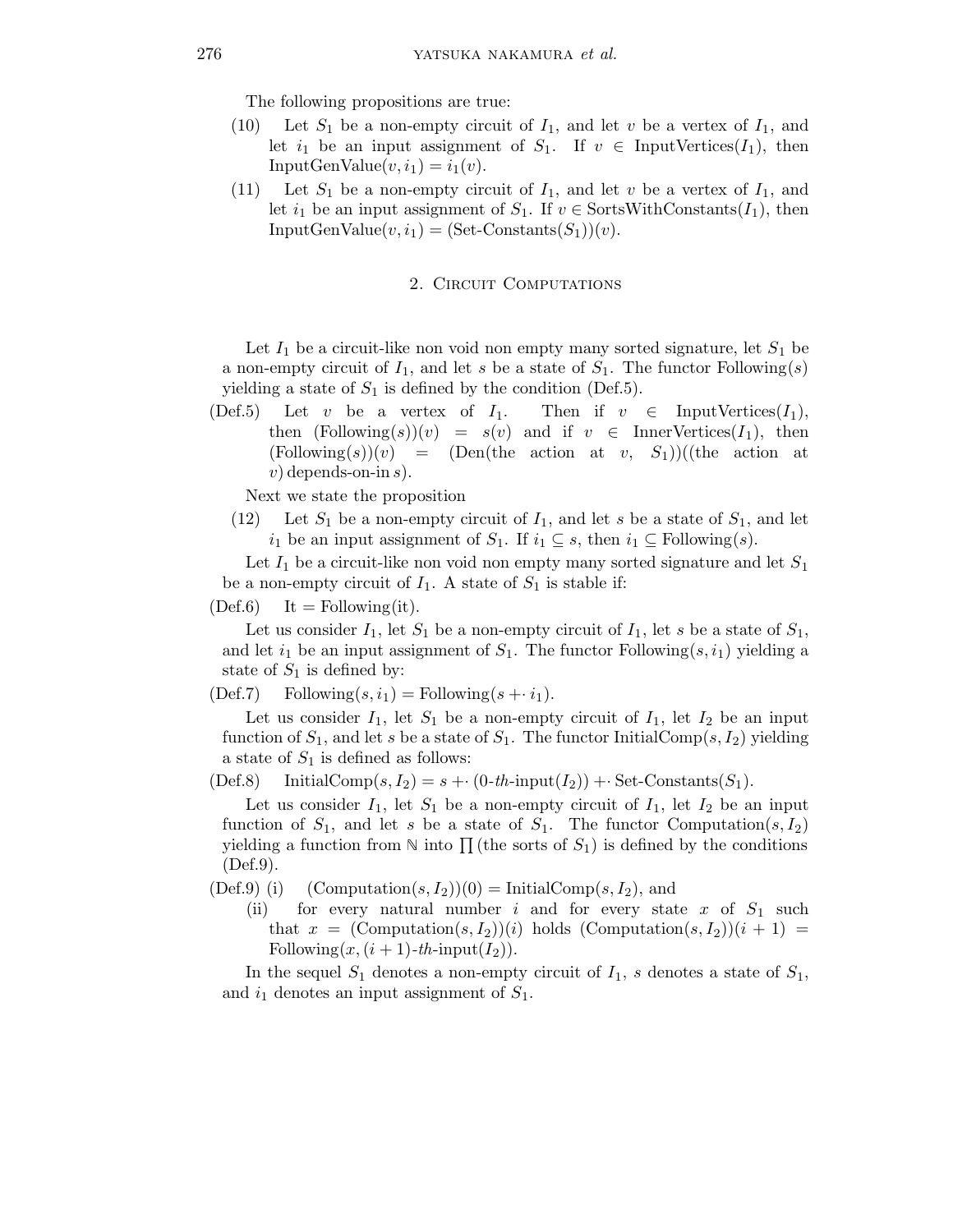Next we state the proposition

(13) Let k be a natural number. Suppose that for every vertex v of  $I_1$ such that depth $(v, S_1) \leq k$  holds  $s(v) = \text{InputGenValue}(v, i_1)$ . Let  $v_1$ be a vertex of  $I_1$ . If depth $(v_1, S_1) \leq k+1$ , then  $(Following(s))(v_1)$ InputGenValue $(v_1, i_1)$ .

For simplicity we adopt the following convention:  $I_1$  is a finite monotonic circuit-like non void non empty many sorted signature,  $S_1$  is a non-empty circuit of  $I_1$ ,  $I_2$  is an input function of  $S_1$ , s is a state of  $S_1$ , and  $i_1$  is an input assignment of  $S_1$ .

We now state several propositions:

- (14) If commute  $(I_2)$  is constant and InputVertices  $(I_1)$  is non empty, then for all s,  $i_1$  such that  $i_1 = (commute(I_2))(0)$  and for every natural number k holds  $i_1 \subseteq (\text{Computation}(s, I_2))(k)$ .
- (15) Let *n* be a natural number. Suppose commute  $(I_2)$  is constant and InputVertices( $I_1$ ) is non empty and (Computation(s,  $I_2$ ))(n) is stable. Let m be a natural number. If  $n \leq m$ , then  $(Computation(s, I_2))(n) =$  $(Computation(s, I_2))(m).$
- (16) Suppose commute( $I_2$ ) is constant and InputVertices( $I_1$ ) is non empty. Given s,  $i_1$ . Suppose  $i_1 = (\text{commute}(I_2))(0)$ . Let k be a natural number and let v be a vertex of  $I_1$ . If depth $(v, S_1) \leq k$ , then  $((\text{Computation}(s, I_2))(k)$  qua element of  $\prod (\text{the sorts of } S_1)(v) =$  $InputGenValue(v, i_1).$
- (17) Suppose commute( $I_2$ ) is constant and InputVertices( $I_1$ ) is non empty and  $i_1 = (\text{commute}(I_2))(0)$ . Let s be a state of  $S_1$  and let v be a vertex of  $I_1$ . Then  $((\text{Computation}(s, I_2))(\text{depth}(S_1))$  qua state of  $S_1)(v)$  = InputGenValue $(v, i_1)$ .
- (18) If commute  $(I_2)$  is constant and InputVertices  $(I_1)$  is non empty, then for every state s of  $S_1$  holds (Computation(s,  $I_2$ ))(depth( $S_1$ )) is stable.
- (19) If commute( $I_2$ ) is constant and InputVertices( $I_1$ ) is non empty, then for all states  $s_1$ ,  $s_2$  of  $S_1$  holds  $(Computation(s_1, I_2))$  $(depth(S_1))$  =  $(Computation(s_2, I_2))$ (depth $(S_1)$ ).

## **REFERENCES**

- [1] Grzegorz Bancerek. Cardinal numbers. Formalized Mathematics, 1(2):377–382, 1990.
- [2] Grzegorz Bancerek. Cartesian product of functions. Formalized Mathematics, 2(4):547– 552, 1991.
- [3] Grzegorz Bancerek. The fundamental properties of natural numbers. Formalized Mathematics,  $1(1):41-46$ , 1990.
- [4] Grzegorz Bancerek. Joining of decorated trees. Formalized Mathematics, 4(1):77–82, 1993.
- [5] Grzegorz Bancerek. König's lemma. Formalized Mathematics,  $2(3):397-402$ , 1991.
- Grzegorz Bancerek. König's theorem. Formalized Mathematics, 1(3):589–593, 1990.
- [7] Grzegorz Bancerek. Sets and functions of trees and joining operations of trees. Formalized Mathematics, 3(2):195–204, 1992.
- [8] Grzegorz Bancerek. Terms over many sorted universal algebra. Formalized Mathematics, 5(2):191–198, 1996.